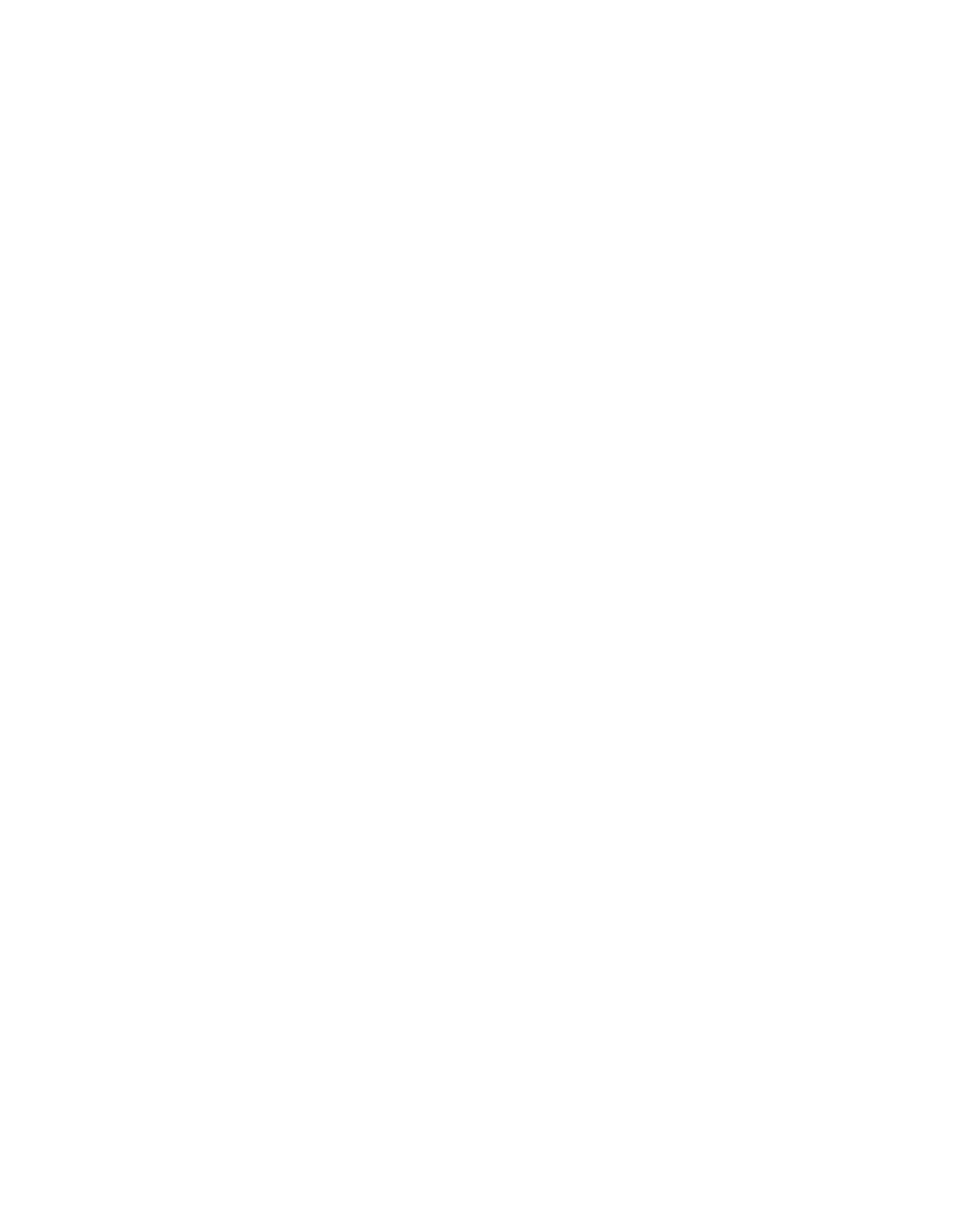### Working Together - OTC Safer Spaces Policy

The IWW is committed to the fullest possible participation of all its members in the activities of the union. No one should be put off from participating because of the actions, attitudes or language of other course participants.

The OTC values the diverse knowledge, experience and skills that each member brings with them to the course. It is crucial that our trainings are free of harassment and that everyone feels safe and welcome to contribute.

#### **Harassment**

We will not tolerate harassment of any kind. Language which contains discriminatory references or which is abusive or threatening in any way must not be used and nor should jokes or comments which perpetuate discrimination.

If a participant feels that another participant is acting inappropriately, they are encouraged to discuss the matter with the person directly or to bring complaints to a trainer. The trainer will discuss the problematic behavior with the person in question. If the behavior does not improve, trainers may ask the participant to leave.

#### Trainer Expectations

Trainers are representatives of the OTC and are expected to model the respect and consideration that we expect from all participants. Trainers should encourage full and meaningful participation and foster a supportive environment.

Trainers are responsible for ensuring the training starts and ends on time and covering all important material.

Trainers have discretion regarding who is permitted in the training and are empowered to prevent people who have not met the relevant eligibility criteria or whose participation is problematic to attend or continue to participate.

If participants feel that a trainer has not upheld these standards they should direct their complaints to [otc@iww.org.](mailto:otc@iww.org) 

#### Participant Expectations

Participants are expected to arrive on time, attend the entire training, and return from breaks promptly.

In order to create a safe, supportive environment in IWW trainings, participants shall:

• have equal opportunity to contribute without a small number of participants dominating the discussion.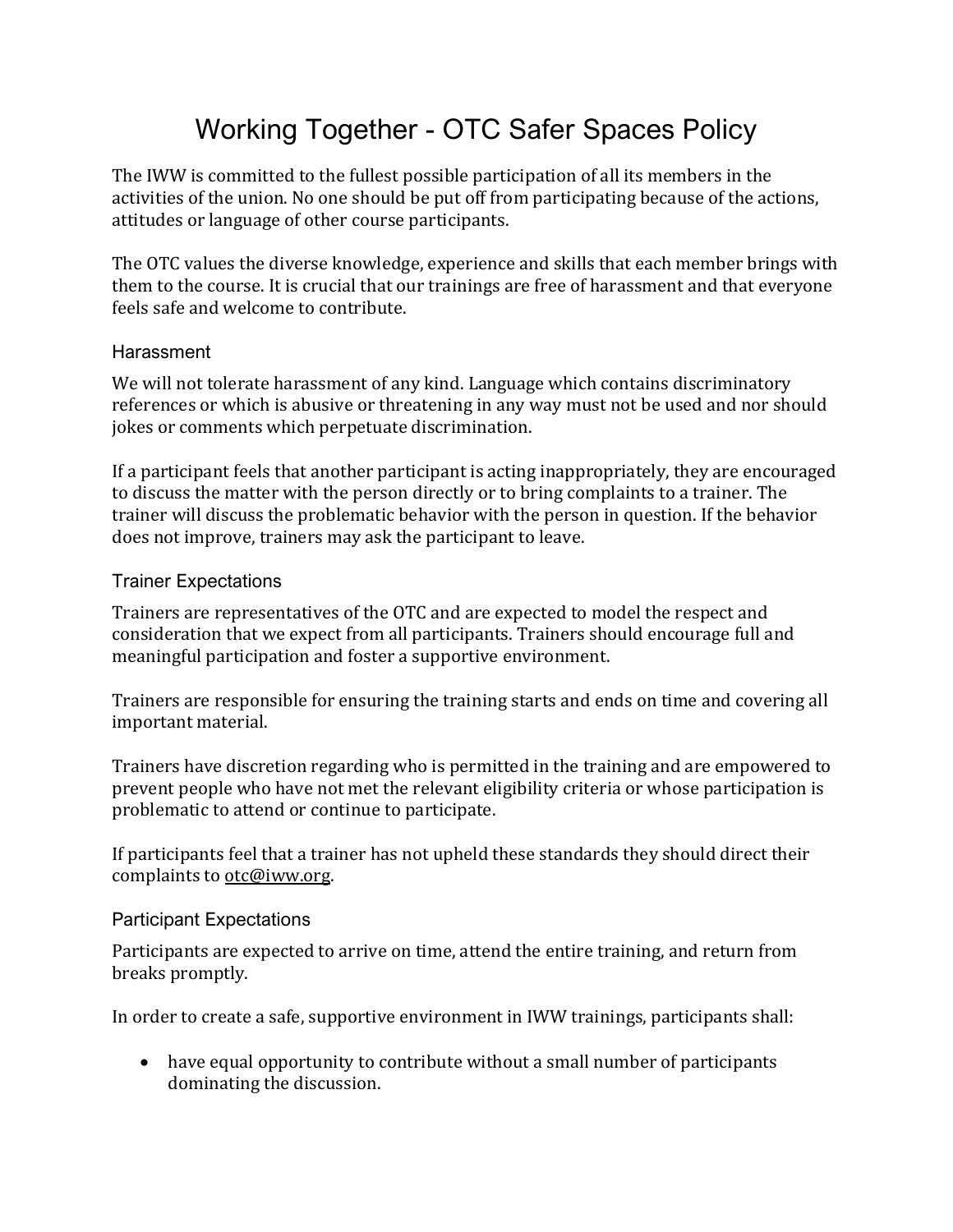- engage in discussion in a respectful, constructive manner. Respectful, reasoned disagreement and constructive criticism is encouraged, but arguments or put-downs will not be tolerated.
- avoid jargon as it is a barrier to good communication.
- limit cell phone use to urgent matters only.

Training participants should be able to speak openly about organizing. It is very important that confidential, personal, or sensitive information be respected and restricted to the training.

What has been outlined as guidance for behavior during the training is equally applicable to scheduled breaks.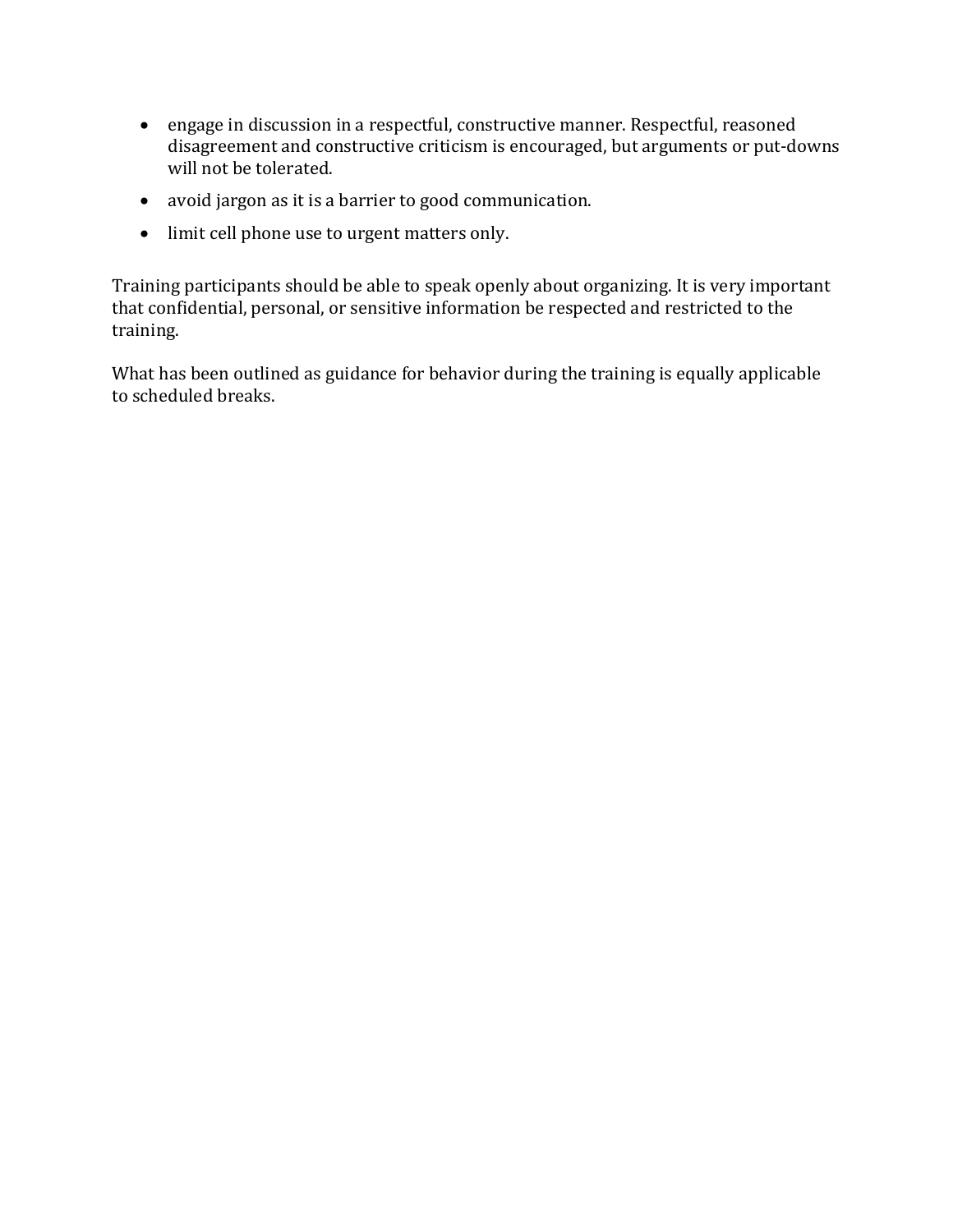#### What is a Union?

How do we (the IWW) define a union?

What is solidarity unionism?



### Gathering Contacts

Write down as many of your coworkers' names as you can remember.

What are some possible ways to gather contact information?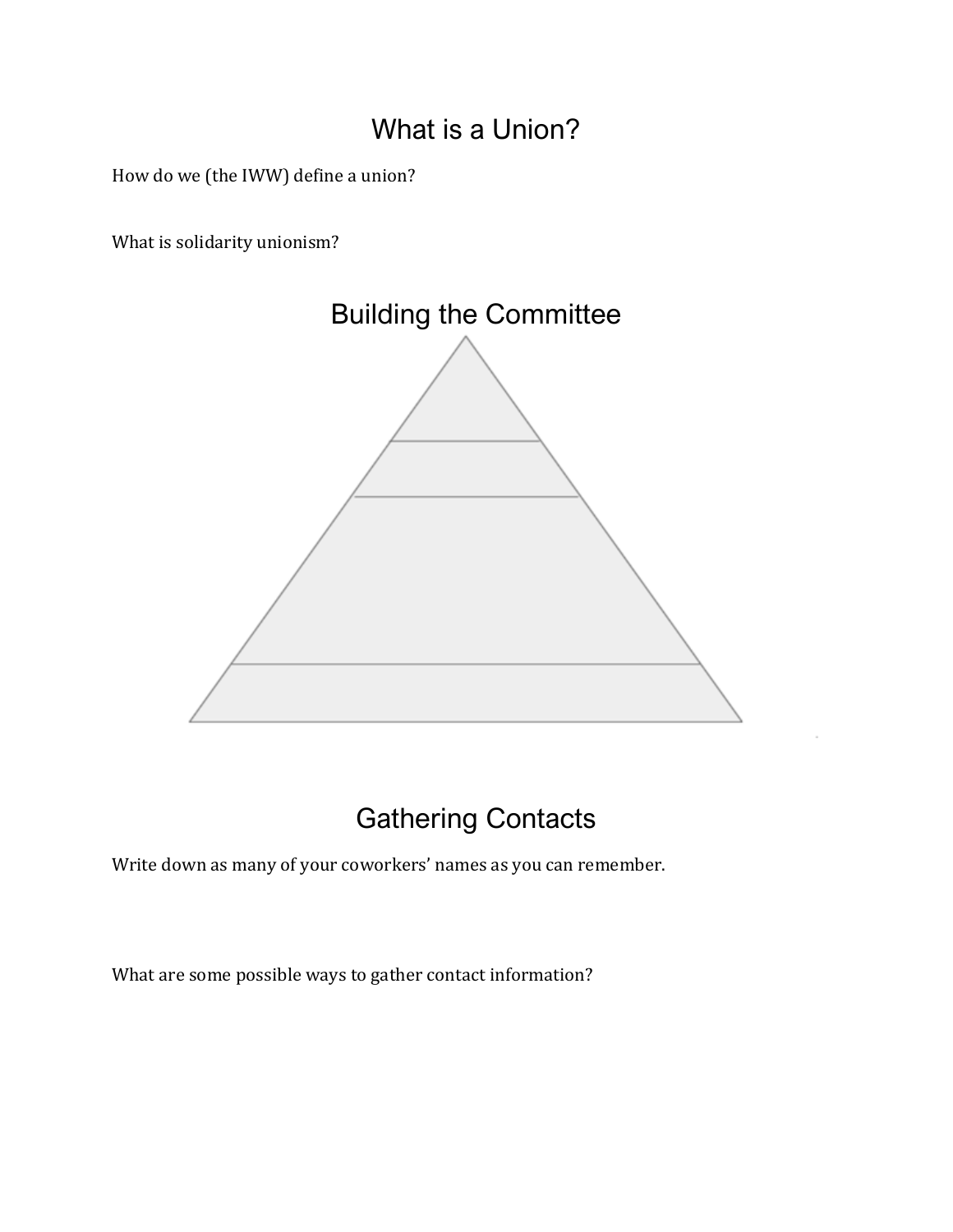| Personal Info                           |                                                                                                                                                                                                                                | Committee                          |
|-----------------------------------------|--------------------------------------------------------------------------------------------------------------------------------------------------------------------------------------------------------------------------------|------------------------------------|
|                                         |                                                                                                                                                                                                                                |                                    |
|                                         | Cell Phone: Now are the Home Phone: Now are the Cell Phone: Now are the Cell Phone of the Cell Allen Community of the Cell Allen Community of the Cell Allen Community of the Cell Allen Community of the Cell Allen Community |                                    |
| <b><i><u>Provincial Control</u></i></b> | Address: ZIP: 2IP: 2IP:                                                                                                                                                                                                        |                                    |
|                                         | Email: <u>________________________________</u> Social Media: __________________________                                                                                                                                        |                                    |
| Work Info                               |                                                                                                                                                                                                                                |                                    |
|                                         |                                                                                                                                                                                                                                |                                    |
|                                         |                                                                                                                                                                                                                                |                                    |
| Committee Contact:_____________         |                                                                                                                                                                                                                                |                                    |
|                                         |                                                                                                                                                                                                                                |                                    |
|                                         | the control of the control of the control of                                                                                                                                                                                   |                                    |
|                                         |                                                                                                                                                                                                                                |                                    |
| Assignments                             |                                                                                                                                                                                                                                |                                    |
| Date:______                             | Description: <u>______________________</u><br>Date: Description:                                                                                                                                                               | Date Completed:<br>Date Completed: |
|                                         |                                                                                                                                                                                                                                | Date Completed:                    |
| Date: Description:                      |                                                                                                                                                                                                                                |                                    |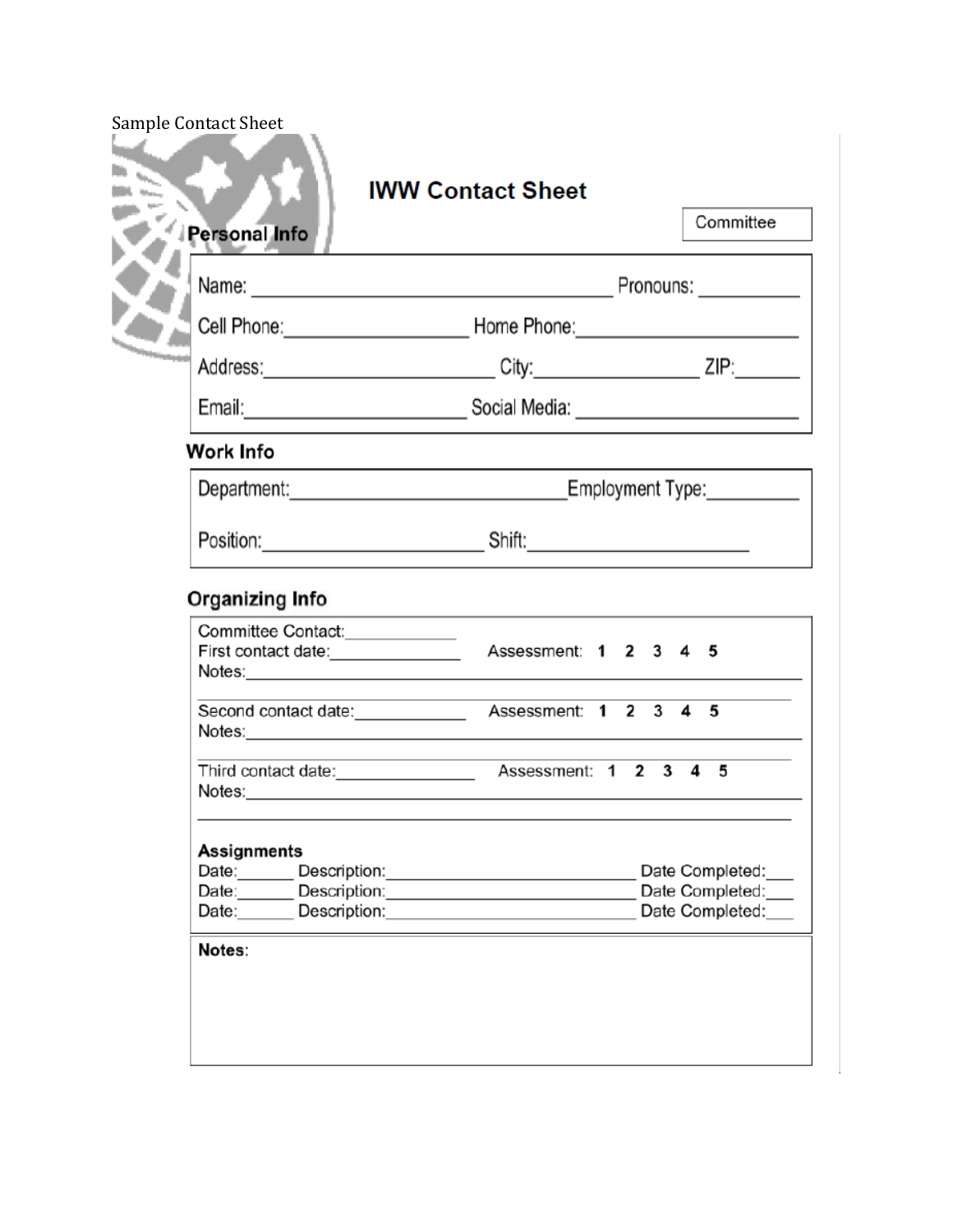## Workplace Mapping

Sketch a rough draft of a physical map of your workplace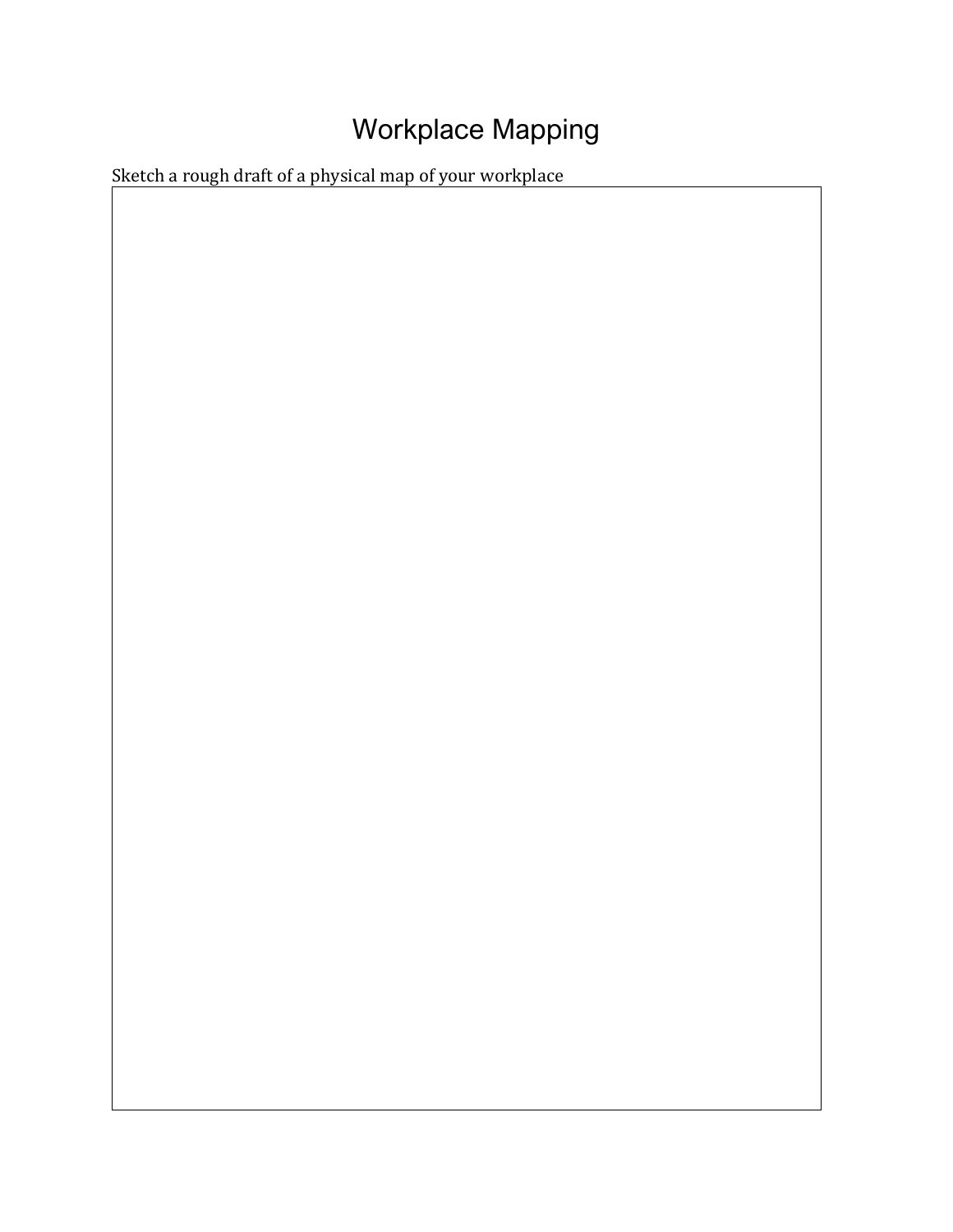# Social Charting

Sketch a rough draft of a social chart of your workplace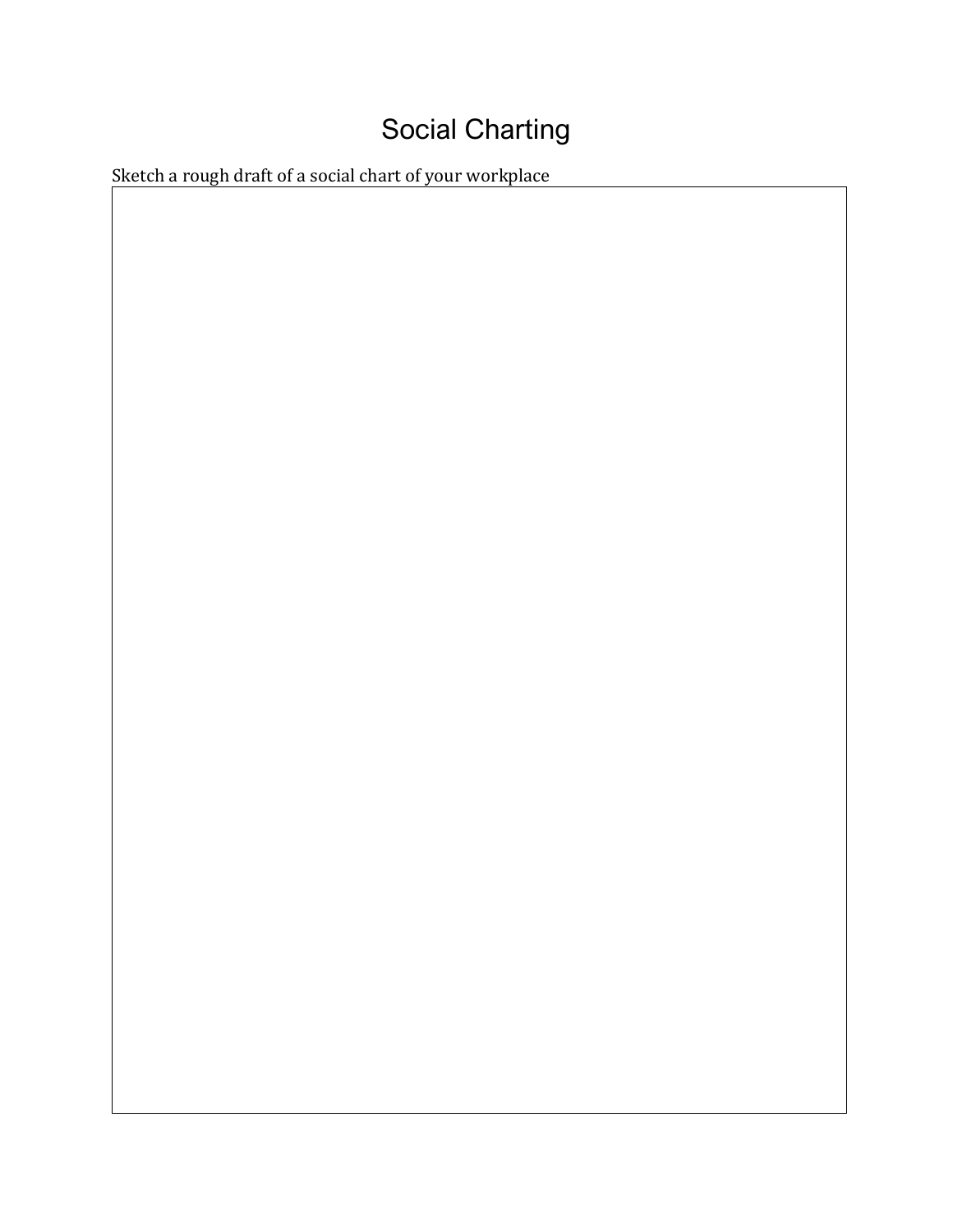### Identifying Leaders

Think of a social leader in your workplace. How do you know they are a leader?

| What are some good and bad qualities of leaders, in relation to building the committee? |  |
|-----------------------------------------------------------------------------------------|--|
|-----------------------------------------------------------------------------------------|--|

| Positive qualities of leaders<br>Negative qualities of leaders |  |
|----------------------------------------------------------------|--|
|                                                                |  |
|                                                                |  |
|                                                                |  |
|                                                                |  |
|                                                                |  |
|                                                                |  |
|                                                                |  |
|                                                                |  |

What happens if we don't involve leaders in the campaign?

#### One on One Meetings

What does AEIOU stand for?

What is the 80/20 rule and why is it important?

What should you do to prepare for a one-on-one?

What should you do after you have a one-on-one?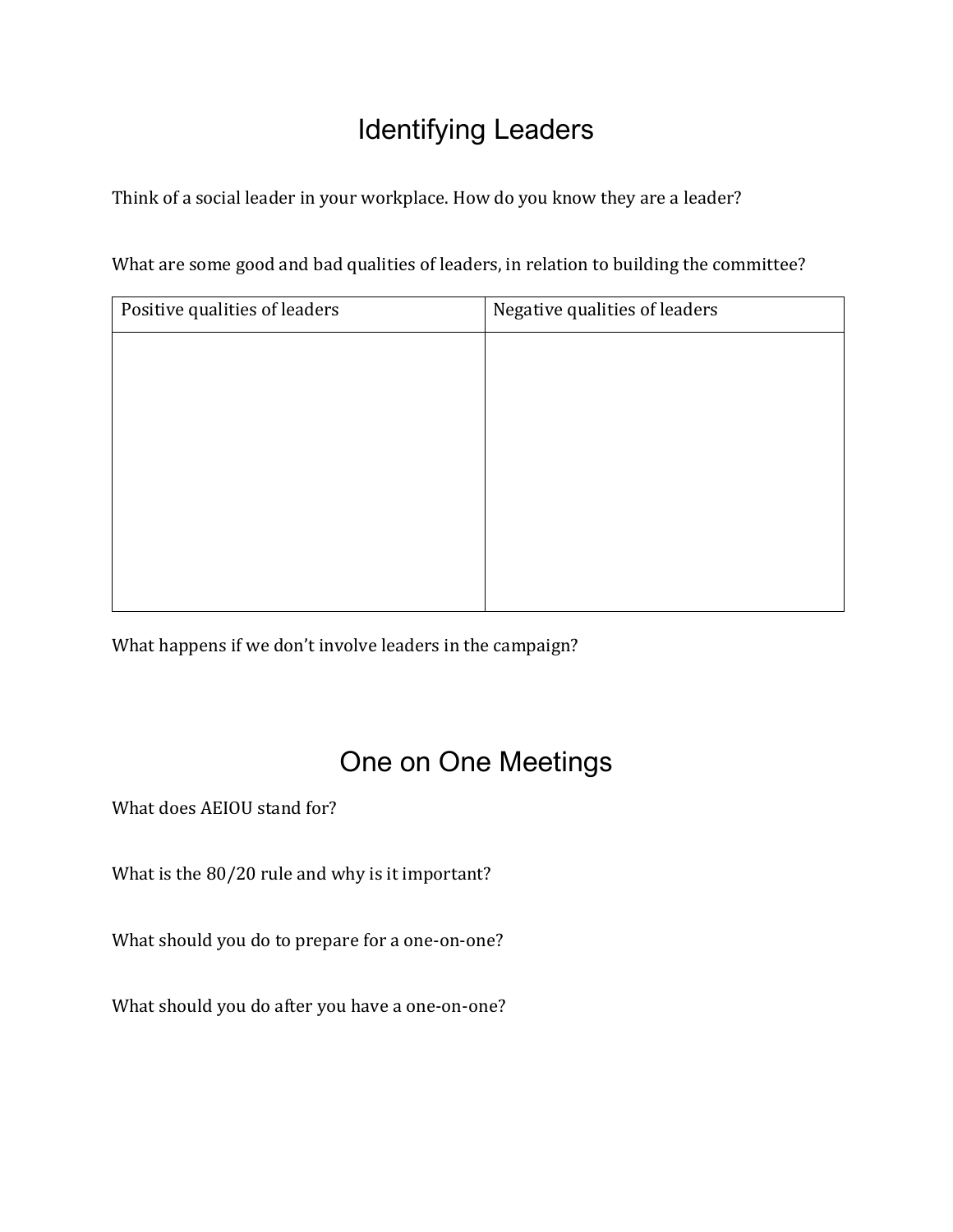### Setting Up a First Meeting

What are some dos and don'ts of setting up your first one on one with a worker?

| Do | Don't |
|----|-------|
|    |       |
|    |       |
|    |       |
|    |       |
|    |       |
|    |       |
|    |       |
|    |       |

### AEIOU: Agitation

Brainstorm some questions to use in agitational conversations: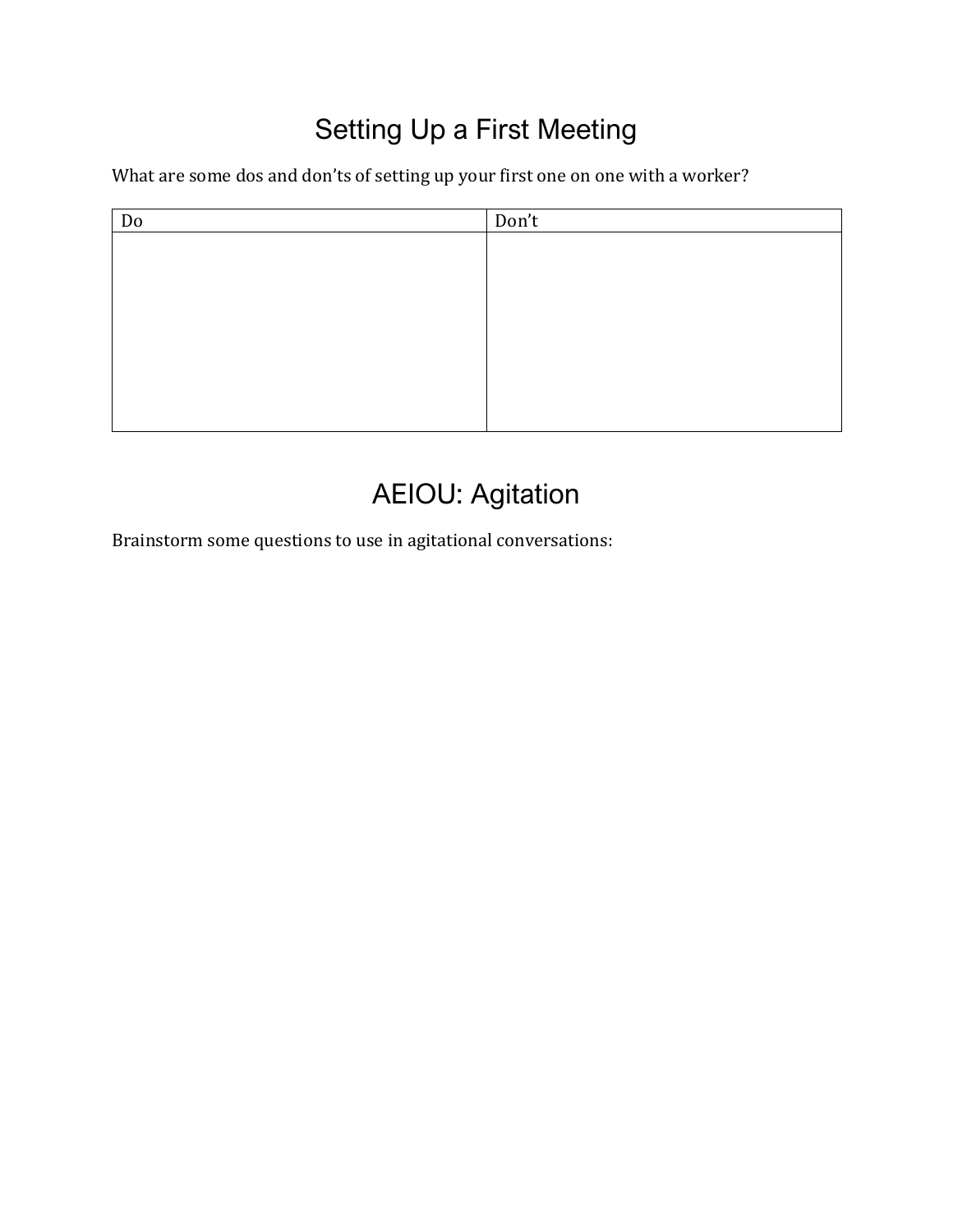#### AEIOU: Education

If Agitation poses a \_\_\_\_\_\_\_\_\_, Education explains how \_\_\_\_\_\_\_\_\_\_\_\_\_\_\_\_\_\_\_\_\_\_\_ is the answer.

Sometimes it's hard to know what to say in the spur of the moment. Come up with three examples of questions or stories that are intended to educate that you can fall back on when you are floundering.

1.

| ٠ |  |
|---|--|
| ı |  |
|   |  |

3.

#### AEIOU: Inoculation

What does inoculation mean for organizing?

What do you think your boss might do when they find out there's union organizing going on?

What are some dos and don'ts of responding to the fear of firing?

| Do | Don't |
|----|-------|
|    |       |
|    |       |
|    |       |
|    |       |
|    |       |
|    |       |
|    |       |
|    |       |
|    |       |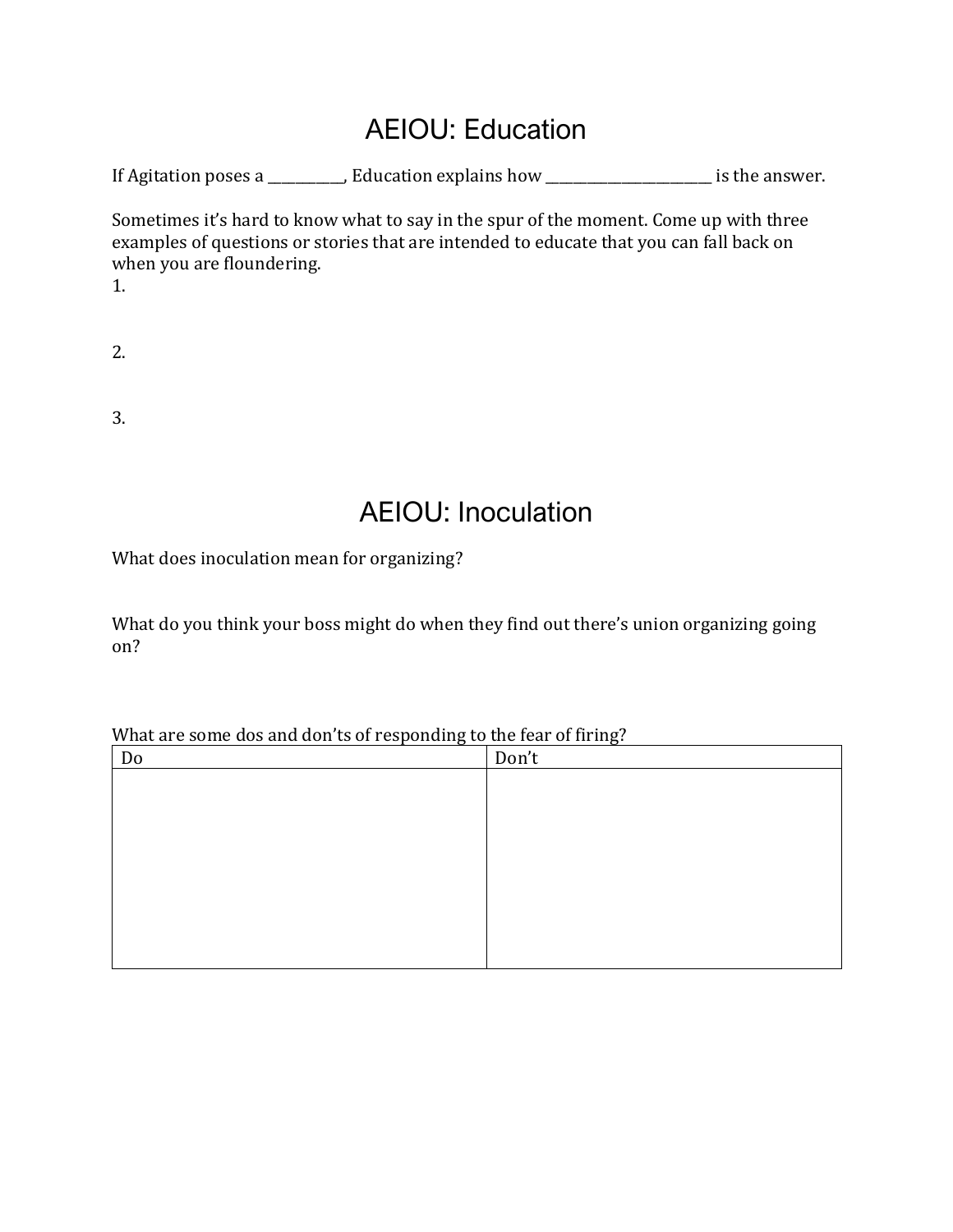| Things bosses will say                | Things bosses will say                |
|---------------------------------------|---------------------------------------|
|                                       |                                       |
|                                       |                                       |
|                                       |                                       |
|                                       |                                       |
|                                       |                                       |
|                                       |                                       |
|                                       |                                       |
|                                       |                                       |
|                                       |                                       |
|                                       |                                       |
|                                       |                                       |
|                                       |                                       |
|                                       |                                       |
|                                       |                                       |
| What is this kind of bosspeak called? | What is this kind of bosspeak called? |
|                                       |                                       |
|                                       |                                       |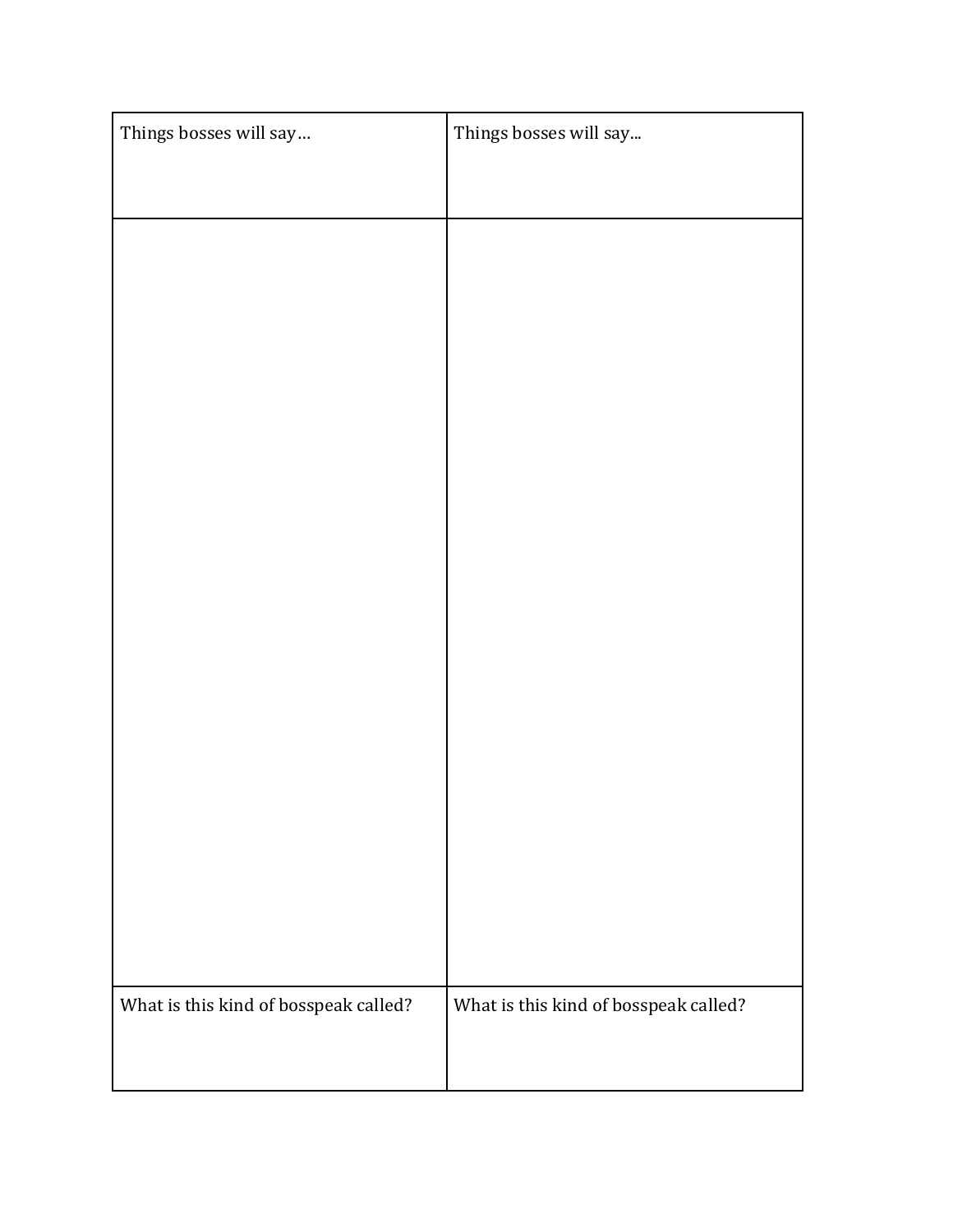### AEIOU: Organize

Why do we ask workers to complete concrete tasks?

What tasks could you ask a worker to complete?

Assessment system for each of our contacts:

| -1             |  |
|----------------|--|
| 2              |  |
| 3              |  |
| $\overline{4}$ |  |
| 5              |  |
| 6              |  |

#### AEIOU: The Union Makes Us Strong (aka "the pUsh")

What should we do after we ask a worker to complete a task?

Why is pushing important for organizing?

How can we push in an effective, caring way?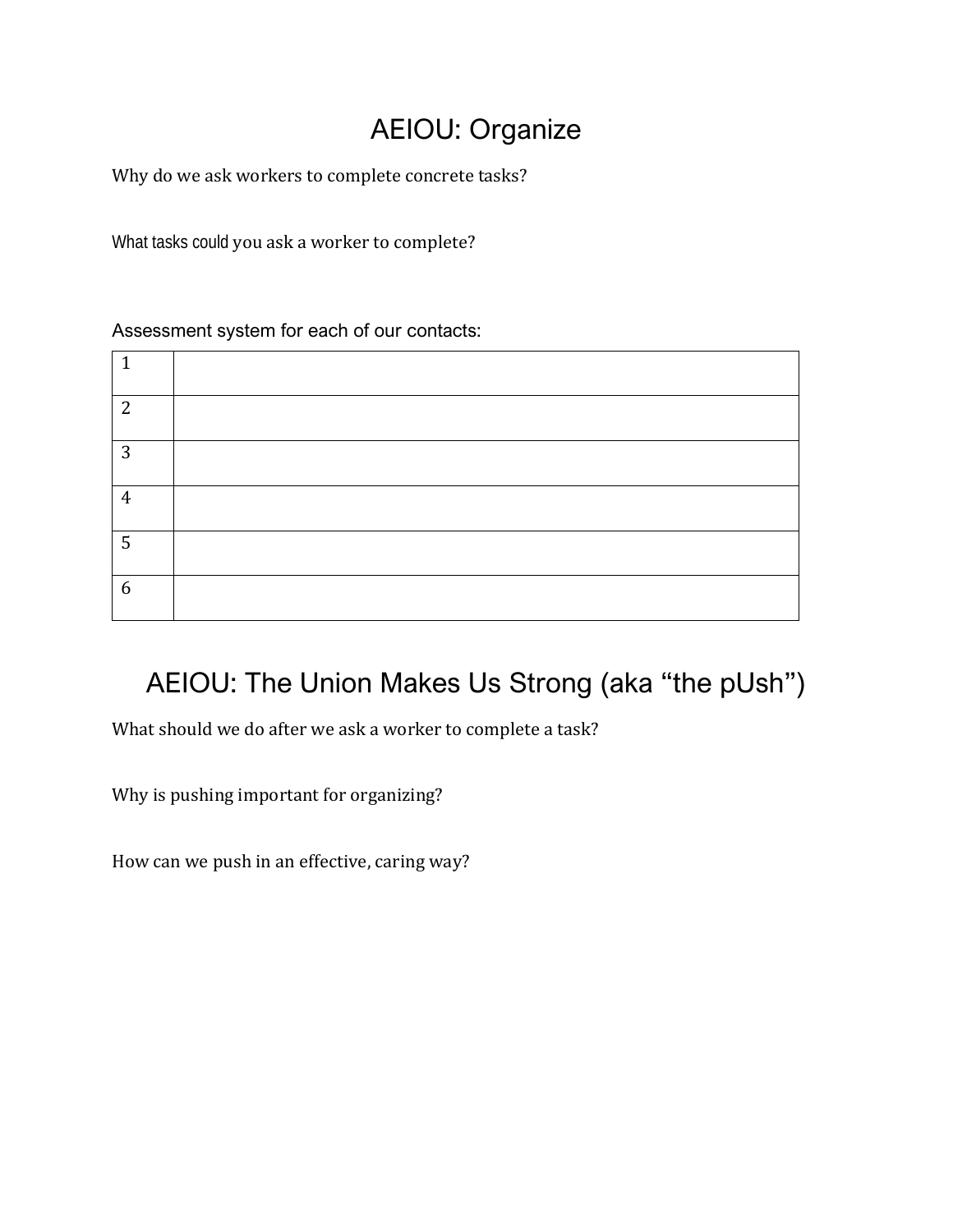### Asking Workers to Join the IWW

What are some consequences of not asking workers to join the IWW?

What are the possible benefits of asking workers to join the IWW?

Why are dues important?

#### Committee Meetings

Essential components of effective committee meetings:

- Have an agenda. The purpose of the meeting should be clear. It should not turn into a gripe session or a pep rally. Don't try to cram too much into one meeting.
- Have concrete goals and outcomes.
- Keep the meeting short. Start and end on time. Allow for informal chatting afterwards, but no decisions should be made outside of the formal meeting.
- Meet at a convenient time and a neutral place. Avoid bars and even restaurants that might make some workers uncomfortable or be too noisy. Solicit the help of your branch to offer childcare if possible.
- Encourage participation. Nothing will kill committee interest faster than prolonged speeches. Instead, suggestions, discussion and participation by committee members will keep them interested and eager to make their contributions to the success of the campaign. Be sensitive to individuals from different social groups. If a worker or group of workers want the union to do something, try to make it happen. Make sure certain individuals (especially white men) do not dominate meetings.
- Have a chair and take minutes. Rotate these responsibilities among committee members, but don't sacrifice the strength of the meeting with someone who doesn't know how to chair. Work on training chairs. This might mean having co-chairs. It might mean letting individuals keep the stack for discussion. It might mean giving one on one trainings with future chairs. Remember, we want all members to be comfortable doing the various tasks of building the union.
- Be flexible. Allow your committee to take on its own culture and develop unique things about it that make it distinct and flow from the experiences of the workers involved.
- Always start meetings with agitation. Just as we start every one-on-one with agitation, beginning our meetings this way reminds us of why we do this work in the first place. Having this renewed sense of purpose can energize the group and focus your effort and attention on the importance and immediacy of building solidarity and worker power.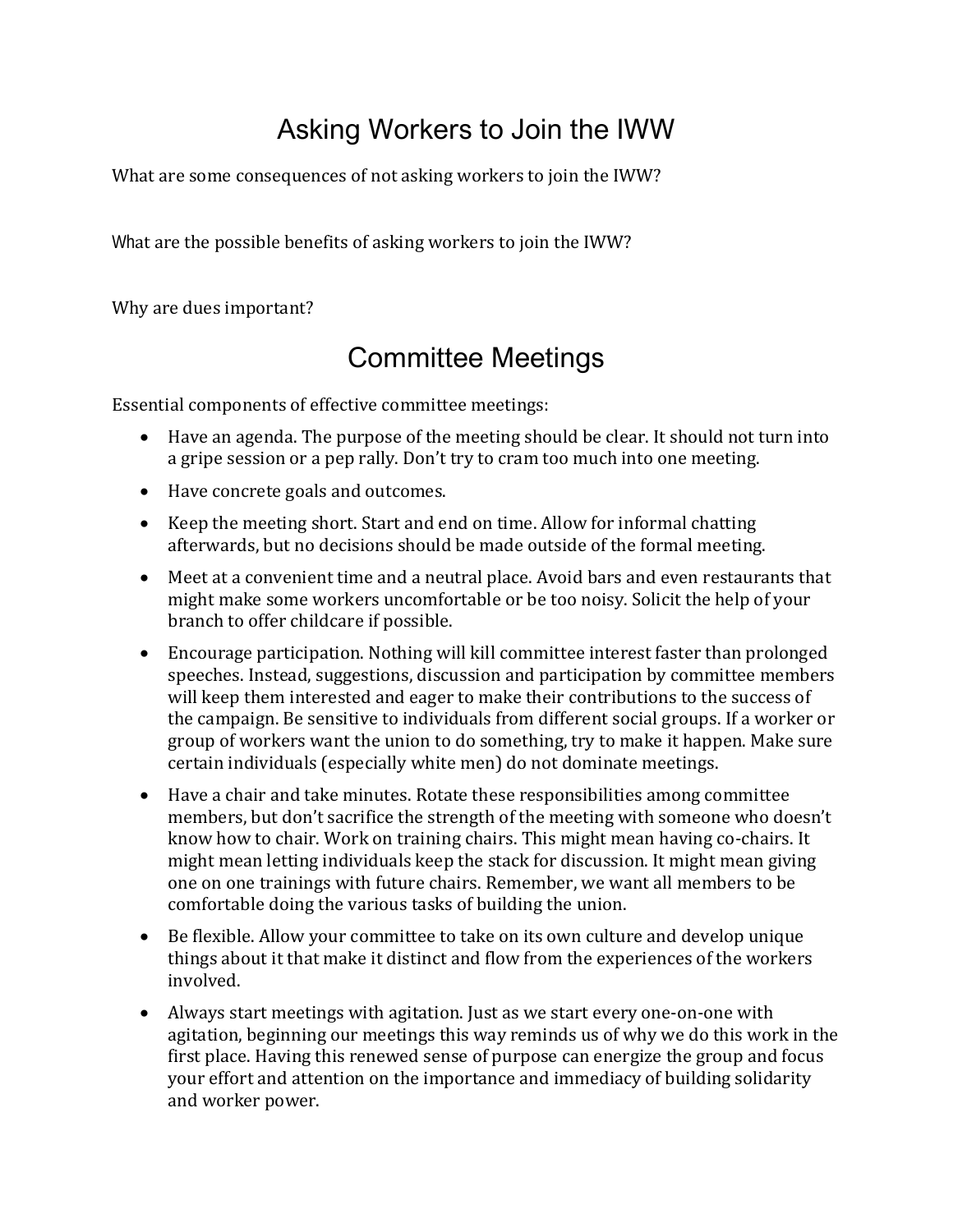#### Labor Law in a Nutshell

What is the purpose of labor law?

Who does labor law benefit, and how?

1.

2.

3.

US only: What are five considerations for filing a ULP? (For trainings in Canada, use this space to take notes about labour law in the Canadian context.)

| 4.                                                                               |
|----------------------------------------------------------------------------------|
| 5.                                                                               |
| Life of a ULP (US only)                                                          |
| Day 1: You file.                                                                 |
| Day 2: Your boss gets a copy.                                                    |
| Day 10: Call the board, get an interview, file an affidavit.                     |
| Day 11-90: ???                                                                   |
| Day 90: Board recommendation. Do they think you should pursue it?                |
| If yes - they'll be your attorney, and you have an 80% chance of winning.        |
| If no - you can withdraw, or you can ask for a reason why they recommend against |
| it. Not both.                                                                    |
| Day 180: Hearing with a judge.                                                   |
| Day 240: Legal arguments are due to the judge.                                   |
| Day 320: Judge makes decision.                                                   |
| If you win:                                                                      |
| 60-day notice posting saying the boss won't do it again.                         |
| OR.                                                                              |
| Back to work order, if someone got fired.                                        |
| 0 <sub>R</sub>                                                                   |
| Back pay minus unemployment.                                                     |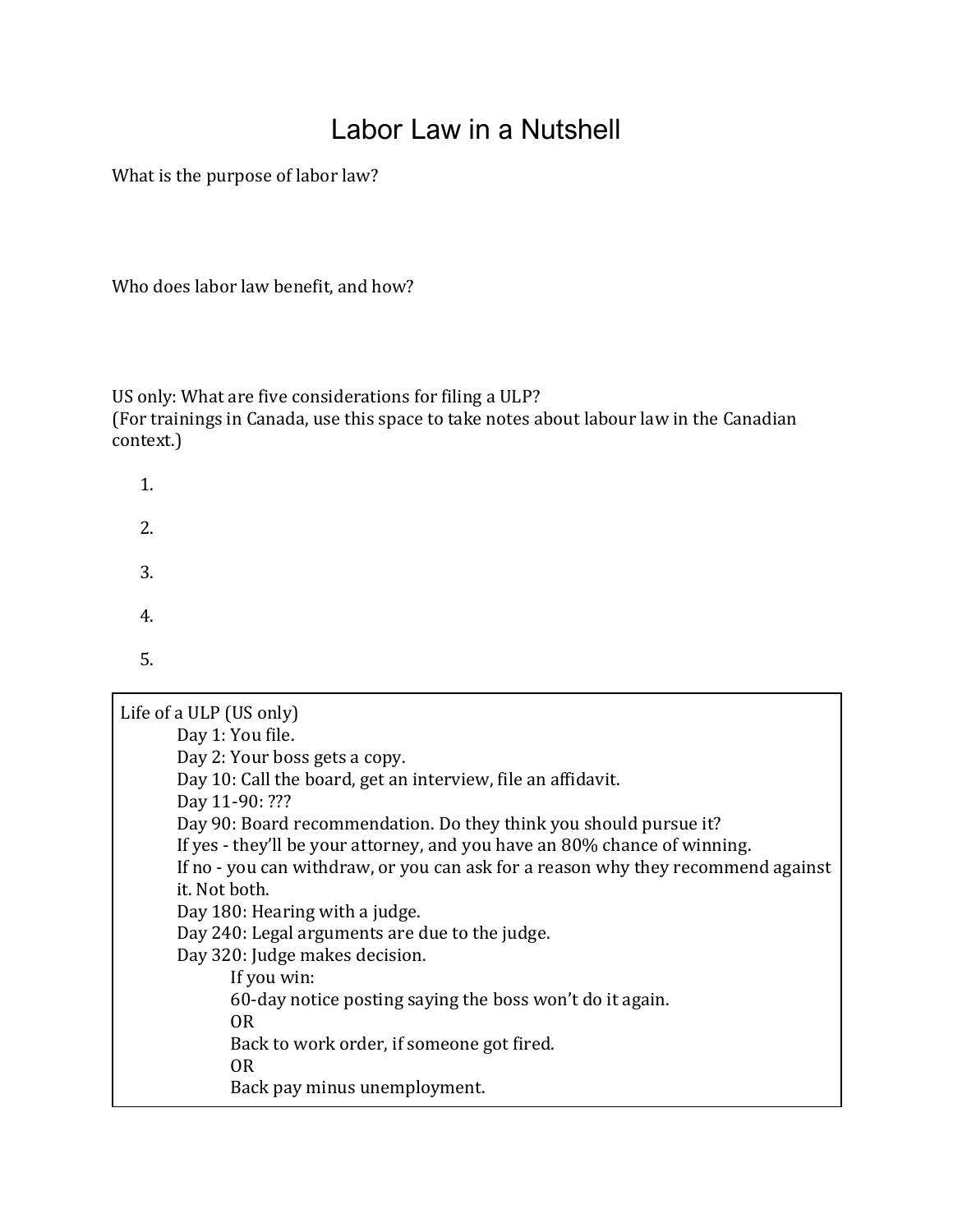#### Direct Action

Scenario: You work at a local print shop with about 60 employees. We have a five-person committee and we are still under the radar from the boss. Our committee has identified some of the issues people are struggling with at work:

- ➢ Someone got fired for no reason
- $\triangleright$  Wages too low
- $\triangleright$  No extra pay on holidays
- $\triangleright$  Not allowed to turn on A/C in summer (even though machine works)
- $\triangleright$  Schedules aren't given until the last minute
- $\triangleright$  No healthcare coverage
- $\triangleright$  Often called in and sent home early when its slow
- $\triangleright$  Mandatory overtime at short notice when big orders come in
- $\triangleright$  Forced to work through lunch breaks
- $\triangleright$  There is an old, broken down machine in the back room that causes headaches when used
- $\triangleright$  Little to no training for new people

Which two issues should the committee take on first? Why?

Draft a demand to resolve the issue.

Roles for a successful March on the Boss:

- -
- •
- •
- 
- •
- •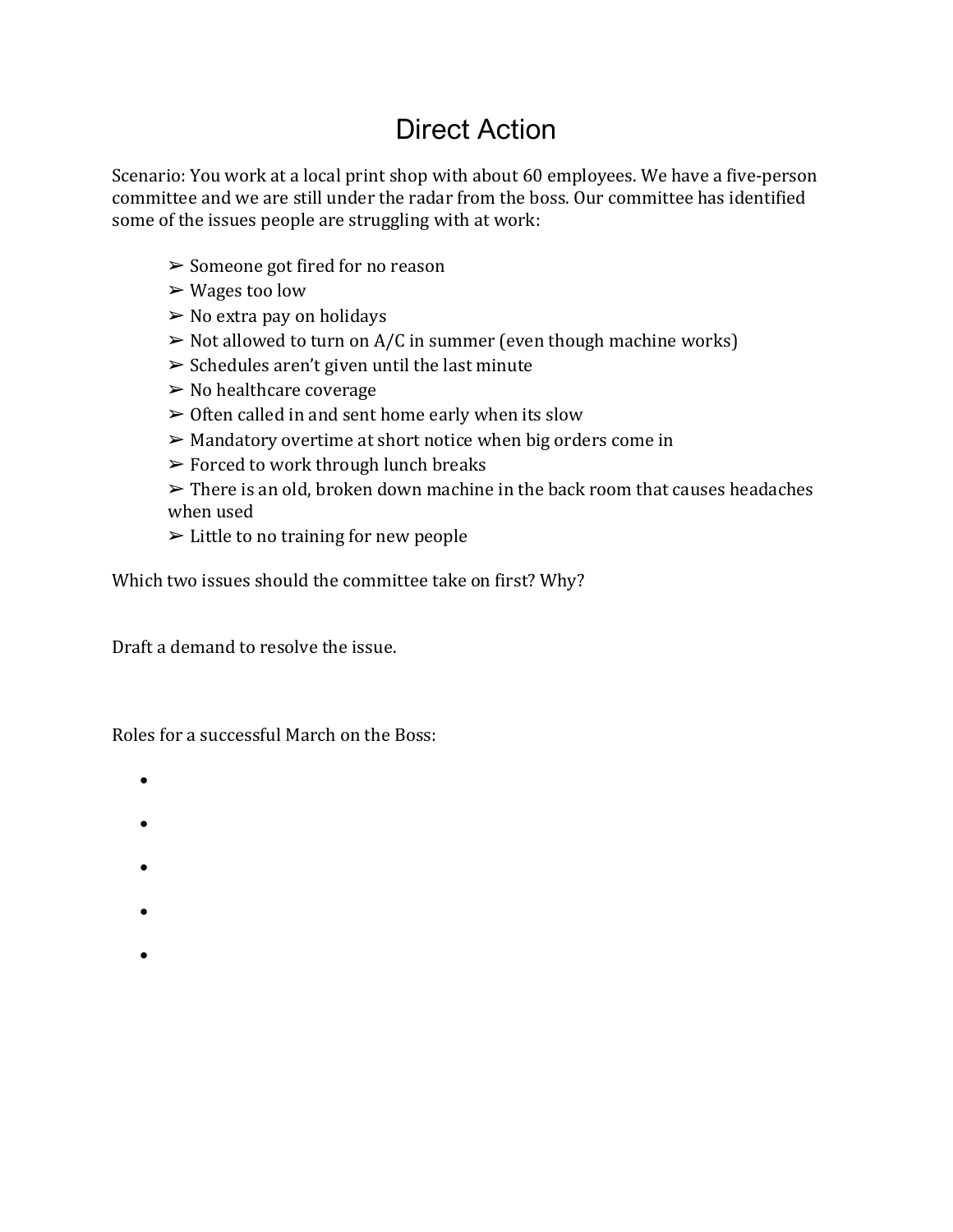A recipe for planning any action successfully

| Component    | Definition                                                                                                                                                                                                                                                                                                                   | Criteria / things to think<br>about                                               |
|--------------|------------------------------------------------------------------------------------------------------------------------------------------------------------------------------------------------------------------------------------------------------------------------------------------------------------------------------|-----------------------------------------------------------------------------------|
| Issue        | What exactly is the problem? E.g. a problem<br>with next week's schedule, a pay cut, or the boss<br>mistreating a fellow worker                                                                                                                                                                                              |                                                                                   |
| Demand       | What are you demanding that the boss do to fix<br>the situation?                                                                                                                                                                                                                                                             |                                                                                   |
| Goal         | What is the desired outcome of the action? This<br>is broader than the demand. You could be<br>thinking about growing the campaign by<br>"showing the union" to your coworkers. Or you<br>could be setting the boss up to fail so that<br>people stop seeing him as Mr. Nice Guy.                                            | Strategic; develops the<br>campaign, and your<br>coworkers, for the long-<br>term |
| Target       | Who are you demanding do something? E.g.<br>boss, district manager, shift supervisor, owner                                                                                                                                                                                                                                  |                                                                                   |
| Tactic       | How will you make the target do what you<br>want? E.g. a march on the boss, work slowdown,<br>refusal to use a certain piece of equipment                                                                                                                                                                                    | What is the most<br>effective for the least<br>resources?                         |
| Participants | Your fellow workers who are participating in<br>the action with you (does not include<br>outside/community support)                                                                                                                                                                                                          |                                                                                   |
| Witnesses    | Your fellow workers (and other bystanders,<br>potentially) who are not directly participating in<br>the action, but are watching it happen                                                                                                                                                                                   |                                                                                   |
| Results      | What happened as a result of your action. Did<br>you win the demand? Does the boss's counter-<br>offer satisfy your objective?                                                                                                                                                                                               | Ideally meets your<br>demand and goal as<br>faithfully as possible                |
| Follow-up    | After the action has taken place, following up<br>with the participants and the witnesses to see<br>how the action impacted them. Also, following<br>up with the target to ensure that they keep any<br>promises they made in response to your action.<br>Finally, reflecting on what you might do<br>differently next time. |                                                                                   |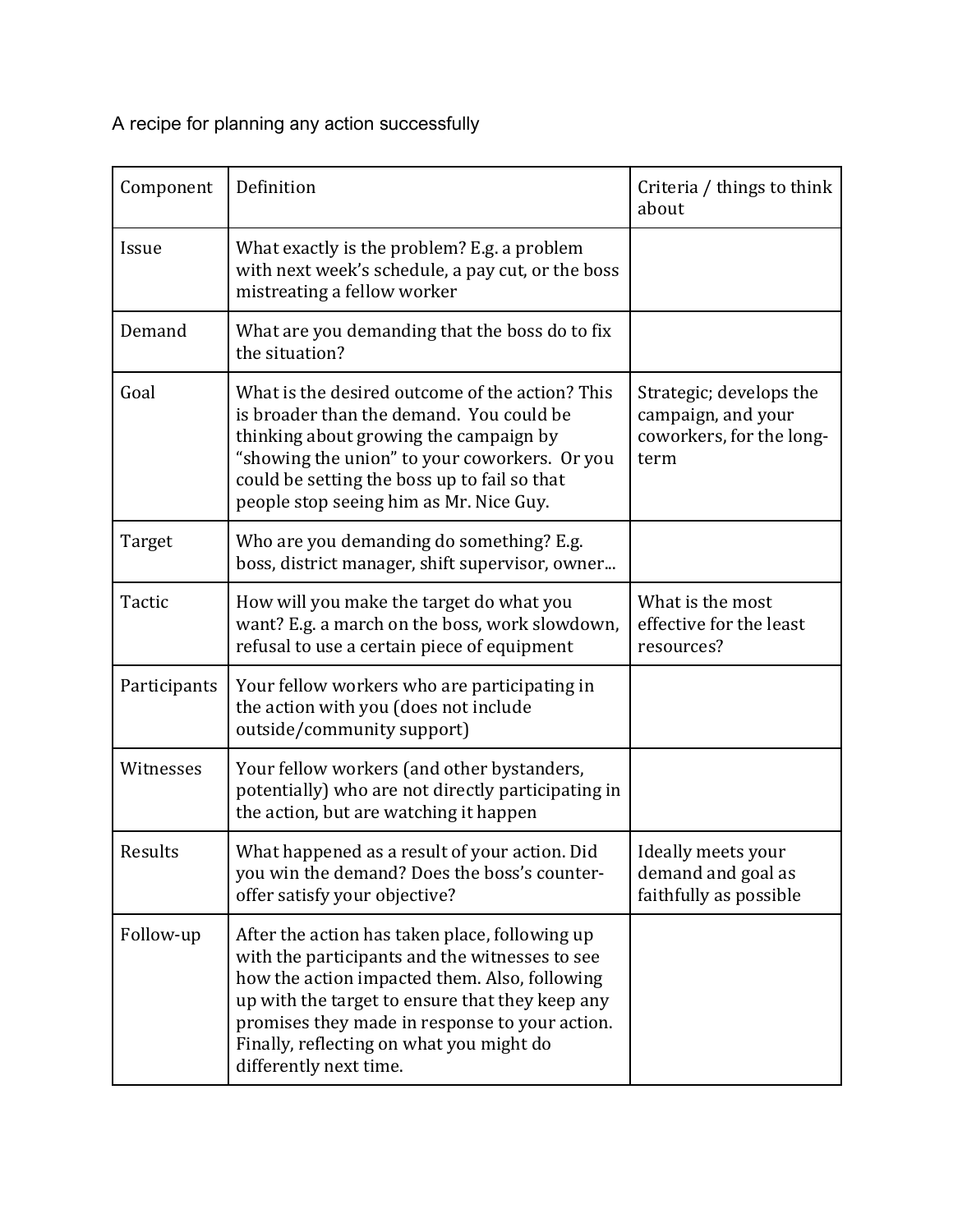| Escalation | If the demand is not met as a result of your<br>action, what steps will you take to increase the<br>pressure on the target to meet the demand? |  |
|------------|------------------------------------------------------------------------------------------------------------------------------------------------|--|
|            | Escalation usually involves rolling out different                                                                                              |  |
|            | tactics but can also involve using the same tactic<br>but with more participants or a different target.                                        |  |

#### **Escalation**

Winning on a demand will often involve rolling out more than one tactic. When taking on an issue, it is a good idea to have three escalating tactics planned out in advance, along a timeline.

Escalation campaign in the print shop:

First action:

Second action:

Third action:

#### In your own workplace

Think about your own workplace, and who is in charge of it (supervisors, managers, regional directors, owners, shareholders, etc.).

Insofar as these apply, what would bother those people the most?

- Would your boss (supervisor, etc.) be more upset by a \$500 loss in profits from a sip-in, or an occupation of their office for half an hour?
- By Yelp or Glassdoor reviews smearing the business as hostile to workers, or by posters in their home neighborhood describing them as tolerating sexual harassment?
- Would they be more panicked by 5 people flyering outside the business for three hours, or by workers completely stopping work for 30 minutes?
- By receiving notice a ULP has been filed, or by having workers work to rule?
- By an article in the *Huffington Post* about the organizing campaign, or by a sick-out?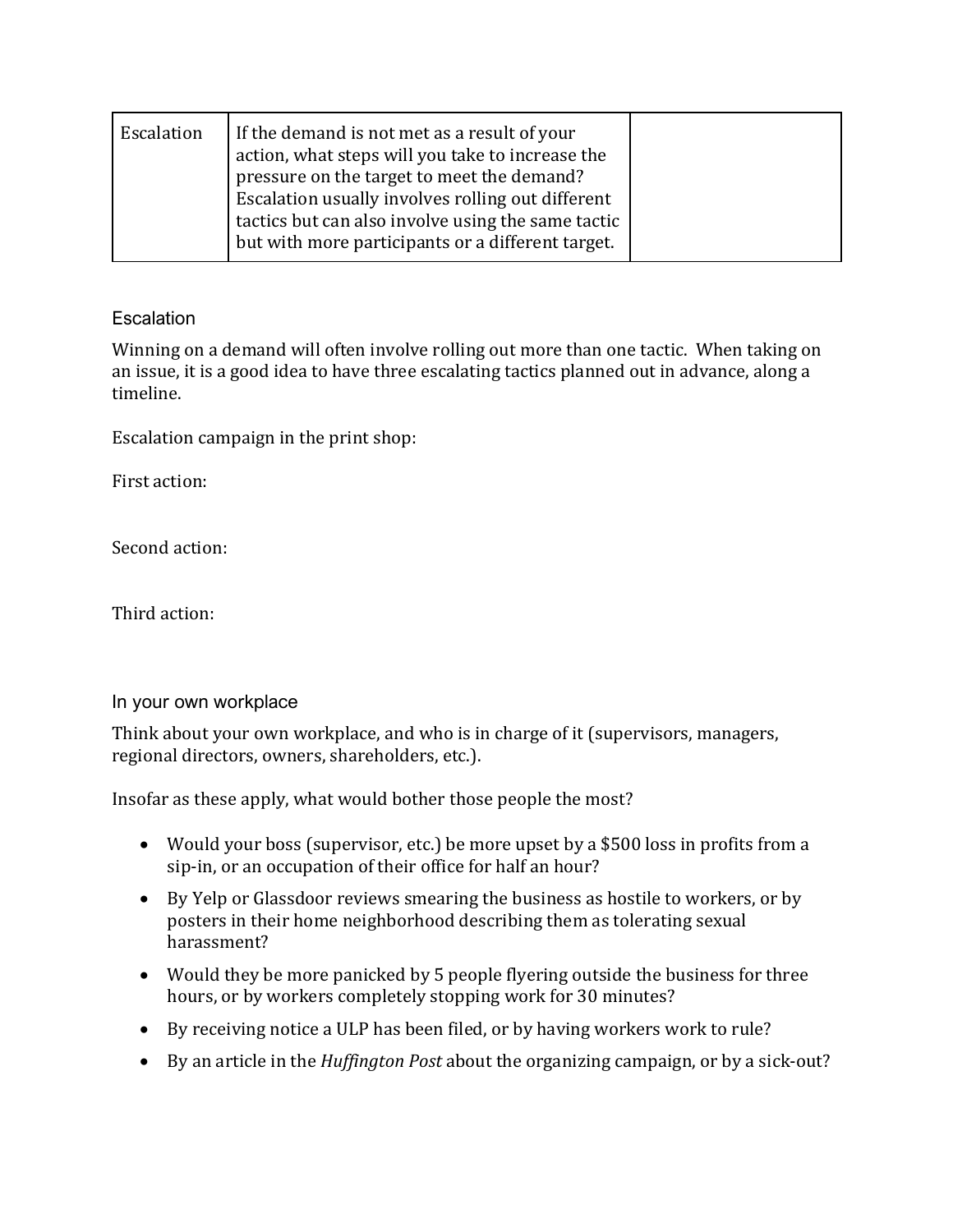#### Sustainable Committees

What does a functioning shop committee look like?

What are some ways a committee can "level up"?

Recommended reading: "Before you file for that election" on the blog Organizing Work [\(http://organizing.work/before-you-file-for-that-election/](http://organizing.work/before-you-file-for-that-election/)). Even though the focus is on preparing for an election, the article provides a comprehensive checklist of goals for every shop committee.

#### Next Steps

Get started

Now it's time for you to go out and start organizing your own workplace! Make a plan and team up with someone to check in on your plan.

In the next week I will…

In the next month I will…

The person I will check in on my plan with is…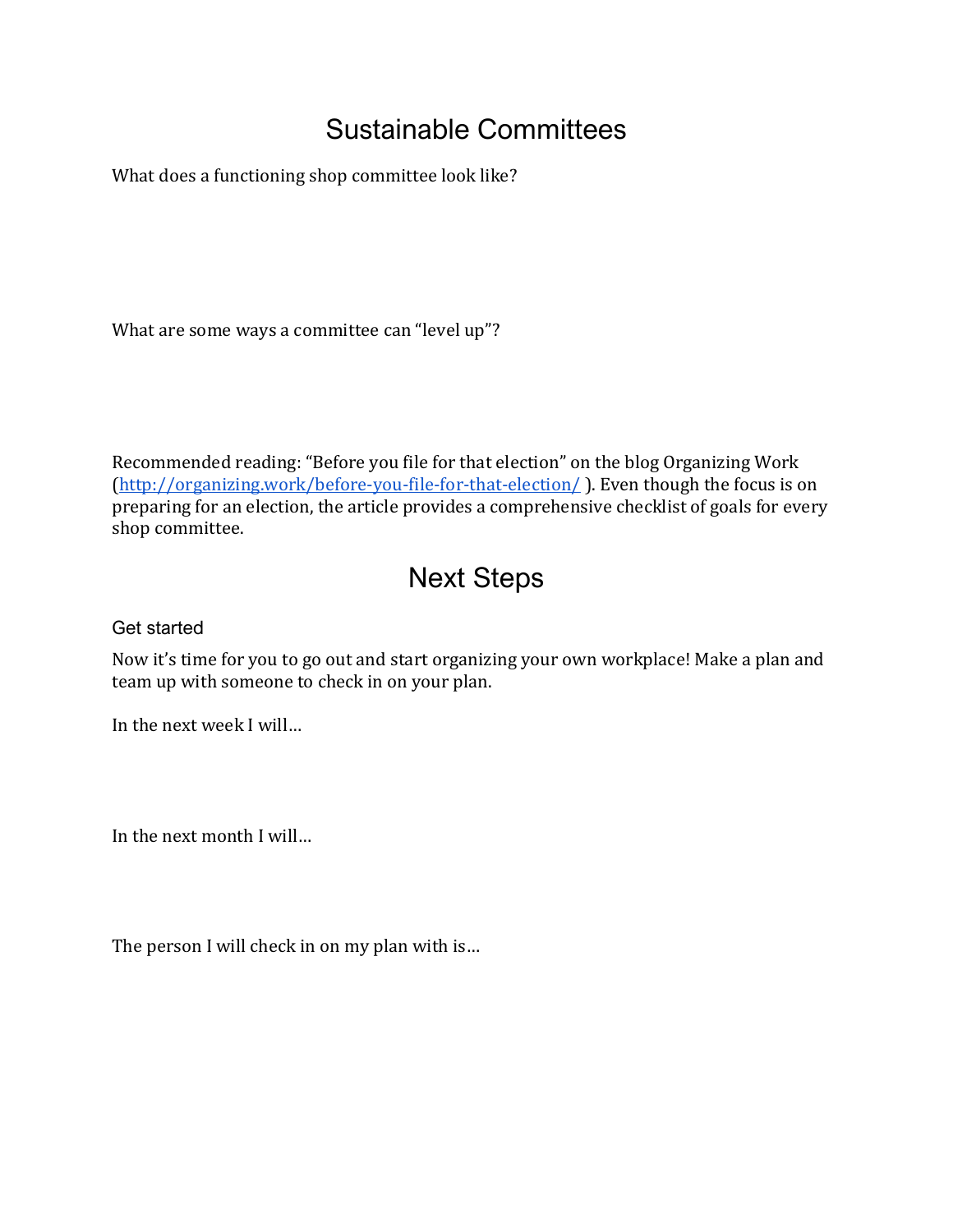#### Get in touch

Organizing should not be lonely. Though the IWW doesn't have paid organizing staff, there are many dedicated and experienced organizers who are more than willing to provide support, mentorship, and advice.

The Organizing Department Board (ODB) can team you up with a mentor: [organize@iww.org.](mailto:organize@iww.org)

Your local branch should have an Organizing Department Liaison (ODL) and may also have an organizing officer or committee chair. If you aren't already in touch with these folks, get their contact info and record it here.

Branch Organizing Department Liaison:

Other contacts for organizing support in the branch:

#### Homework

Organizing can only be learned by actually getting out and trying it for yourself! In addition to the goals you set for yourself, here's some homework for you to do.

- 1. Write a list of all your coworkers, including whatever contact information you have. Identify gaps and make a plan to fill in at least two gaps per week.
- 2. Draw a physical map of your workplace. Meet with an organizing buddy and explain your map to them.
- 3. Draw a social chart of your workplace. Meet with an organizing buddy and explain your chart to them.
- 4. Start an organizing journal, keeping track of anything remotely organizing related each shift you work.
- 5. Identify the first person to have a one-on-one with. Meet with an organizing buddy and roleplay setting up the first meeting.
- 6. Prepare for your first one-on-one by reviewing all your notes about your coworker. Meet with an organizing buddy and roleplay your first one-on-one.
- 7. Have your first one-on-one. Focus on agitation and education. Take notes after the meeting. Meet with an organizing buddy after the meeting to talk about how it went.
- 8. Get in touch with the ODB to get connected with an organizing mentor. Keep lining up one-on-ones and go to your mentor for advice and support.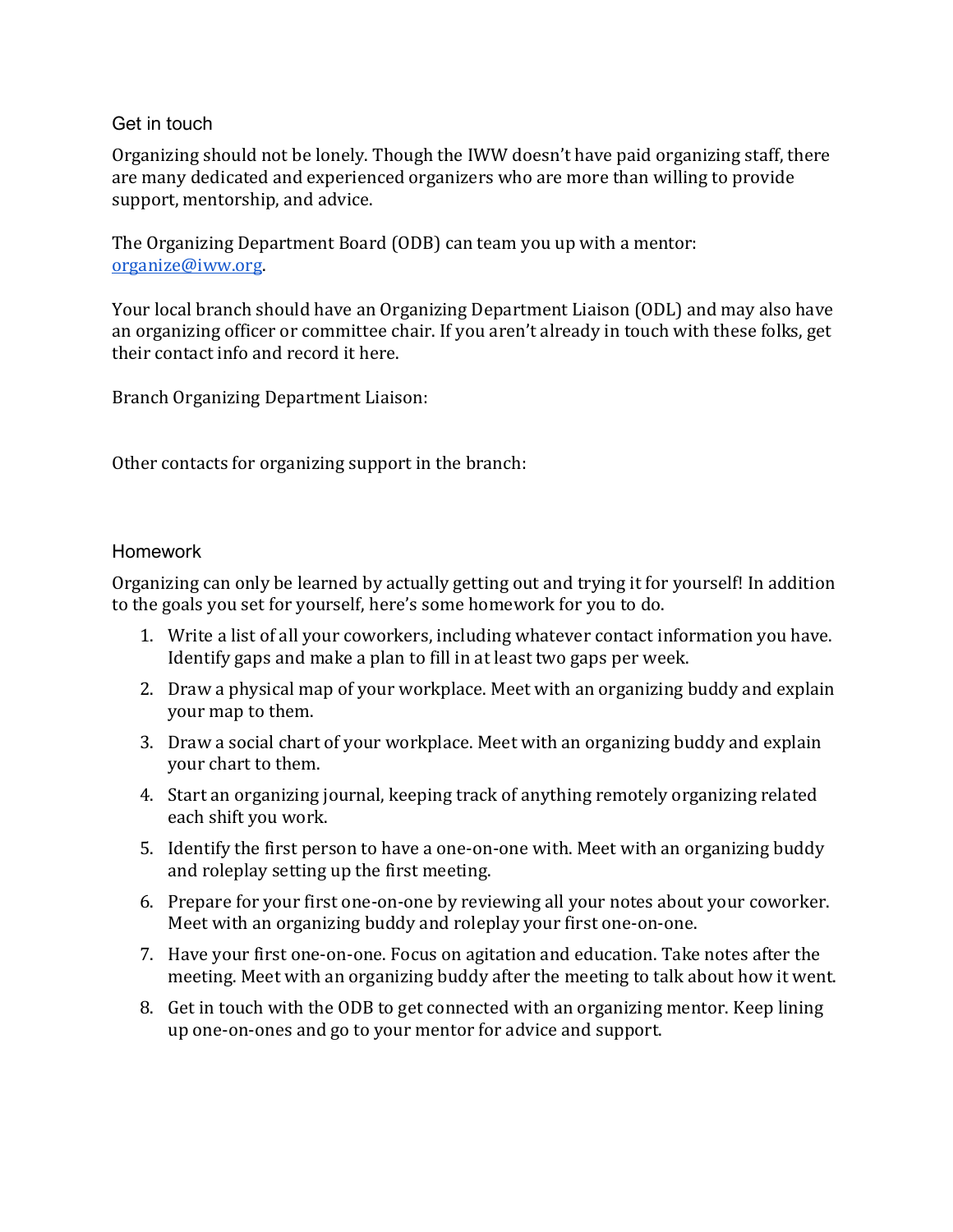#### Organizer Training 101 Evaluation

What was your **favorite topic**?

Can you tell us why?

What was your **least favorite topic**?

Can you tell us why?

What was your **favorite activity**?

Can you tell us why?

What was your **least favorite activity**?

Can you tell us why?

*Continued on back*